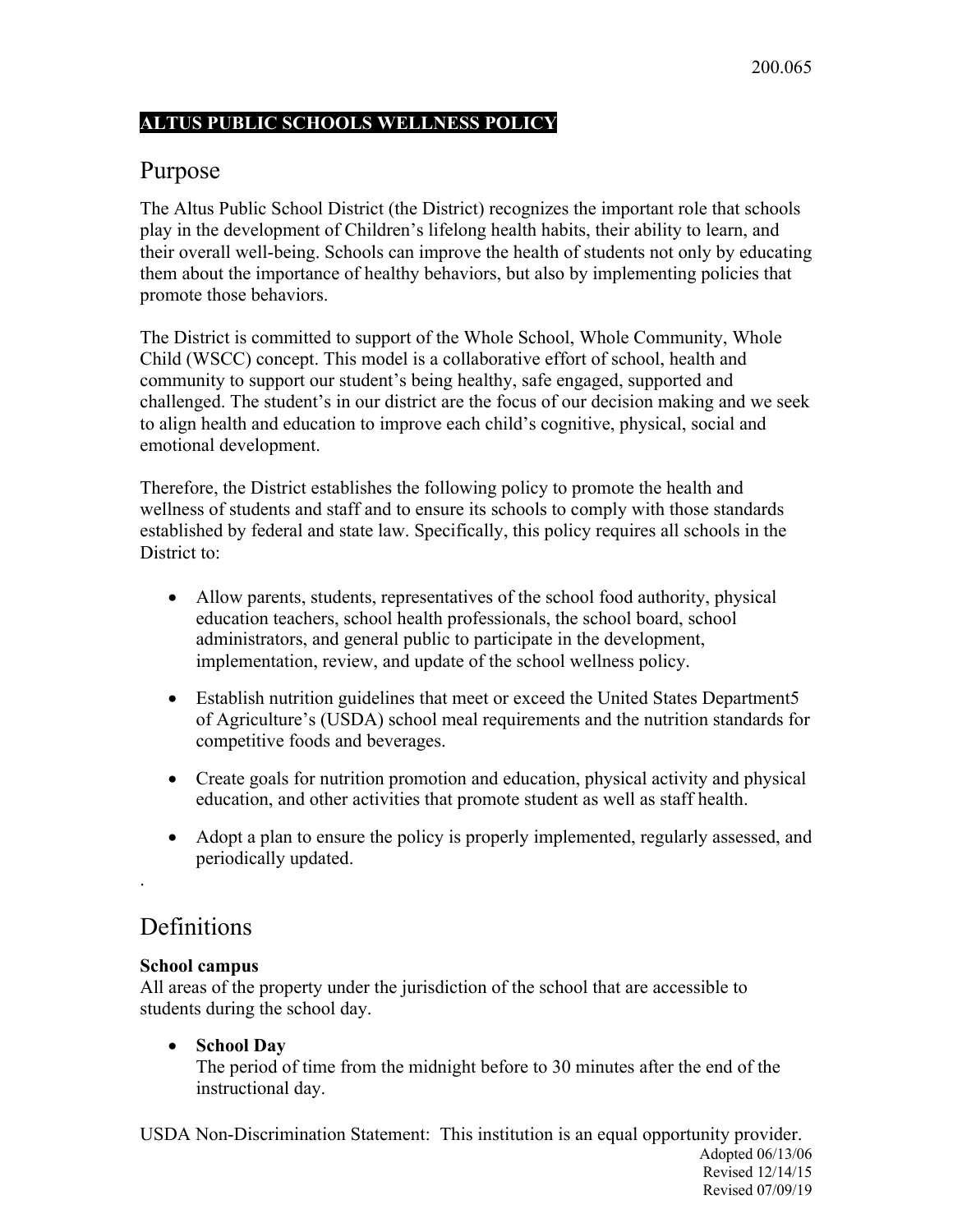• **Competitive foods and beverages**

Foods and beverages that are sold on campus outside of the federal reimbursable school meals program during the school day (e.g., in vending machines or school stores).

# **NUTRITION**

## **School Meal Requirements**

The District will make nutritious foods available on campus during the school day to promote student and staff health. At a minimum, the District Child Nutrition Program will serve reimbursable meals that meet the United States Department of Agriculture's (USDA) requirements and follow the Dietary Guidelines for Americans (DGA).

Specifically, the District will ensure that all meals are the following:

- Accessible, appealing, and attractive to all children
- Served in a clean, pleasant, and supervised setting
- High in fiber, free of added trans fats and low in added fats, sugar, and sodium
- Respectful of cultural diversity (e.g., students will be encouraged to suggest local, cultural, and favorite ethnic foods) and religious preferences
- Menu's will be reviewed by the Child Nutrition Director and other consulting chef's or school nutrition professionals through out the school year. Alternative menu options or menued foods and associated nutritional values will be based on a meal plan provided by a professional resource such as the State Department of Education, the USDA, the Alliance for a Healthier Generation, or other reputable resources

**Water:** Schools will make clean drinking water available and accessible without restriction and at no charge at every district facility (including cafeterias and eating areas, classrooms, hallways, playgrounds, and faculty lounges) before, during, and after school. Schools will also ensure the following:

- Students will be provided drinking cups, glasses, or reusable water bottles in places where meals and snacks are served.
- Students may be allowed to bring drinking water from home and take water into the classroom, provided that the water is in a capped container, such as a bottle to prevent spills.
- All water sources and containers will be maintained on a regular basis to ensure good hygiene standards (including drinking fountains, water jugs, hydration stations, and other methods for delivering drinking water).
- Federal law requires that schools provide clean drinking water to students during meal time, in areas where school meals are served.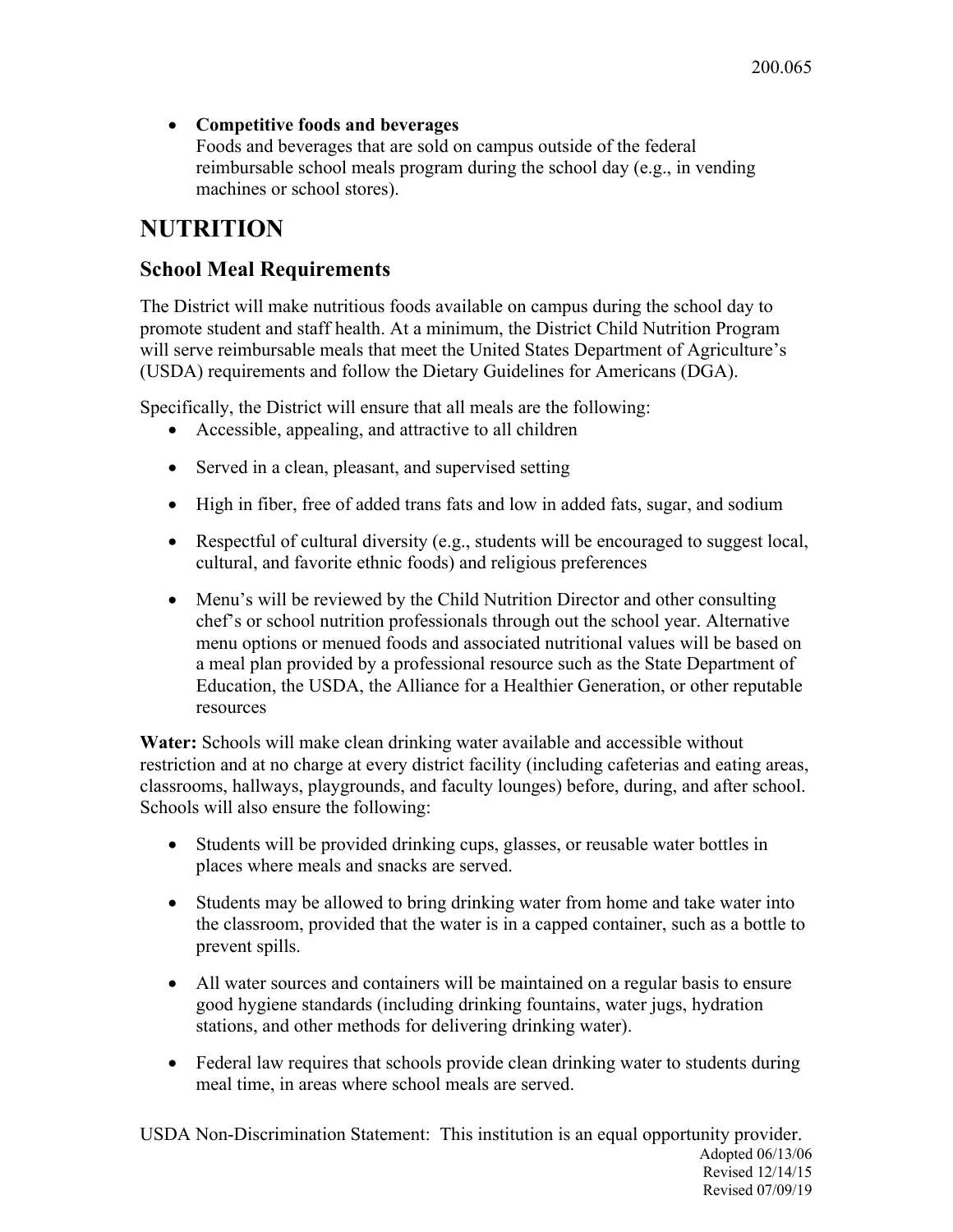**Information and Promotion:** As required under the National School Lunch Program (7 CFR 210, 12), the District will promote activities to involve students and parents in the School Lunch Program. In addition, the District will do the following:

- Inform families about the availability of breakfasts for students.
- Distribute materials to inform families of the availability and location of free Summer Food Service Program meals for students when school is not in session
- Post information on the nutritional content and ingredients of school meals on menus in the cafeteria, on the District website and/or websites of individual schools, and/or in school newsletters.
- Send applications for reimbursable meal programs to families at the beginning of the school year and make applications available on the District website.

**Adequate Time to Eat:** The District will allow students at least 10 minutes to eat breakfast and 20 minutes to eat lunch from the time they are seated.

#### **Competitive Foods and Beverages**

All competitive foods and beverages sold to students during the school day must seek to meet or exceed the USDA's Smart Snacks standard. The district, however will allow 15 exemptions per site, per semester (15 exemptions less than state allowed exemptions quantity), during the school year, during which the foods and beverages served are not required to meet the Smart snack standards. These exempted fundraisers cannot be held during normal meal service times to include breakfast, lunch or during after school meal programs. The District Wellness Representative will work with Principals to track fundraising efforts at each school site.

#### **Other Foods Provided at School**

A variety of healthy food choices are available whenever food is sold or served on district property or at district sponsored events.

Other foods and beverages provided (not sold) on camps (e.g., for classroom parties, celebrations, shared snacks, afterschool-programming) are highly encouraged to meet the USDA's Smart Snacks standards.

The district will provide parents and teachers with a list of ideas for healthy food as well as non-food alternatives for classroom parties (e.g., the USDA's resources on "Healthy Celebrations") and after-school programming (including celebrations).

## **Fundraising**

**Fundraising on Campus During the School Day:** Only fundraisers that feature nonfood items or foods and beverages that meet the Smart Snacks standards will be permitted unless counted as an exemption as described above.

The following will also occur: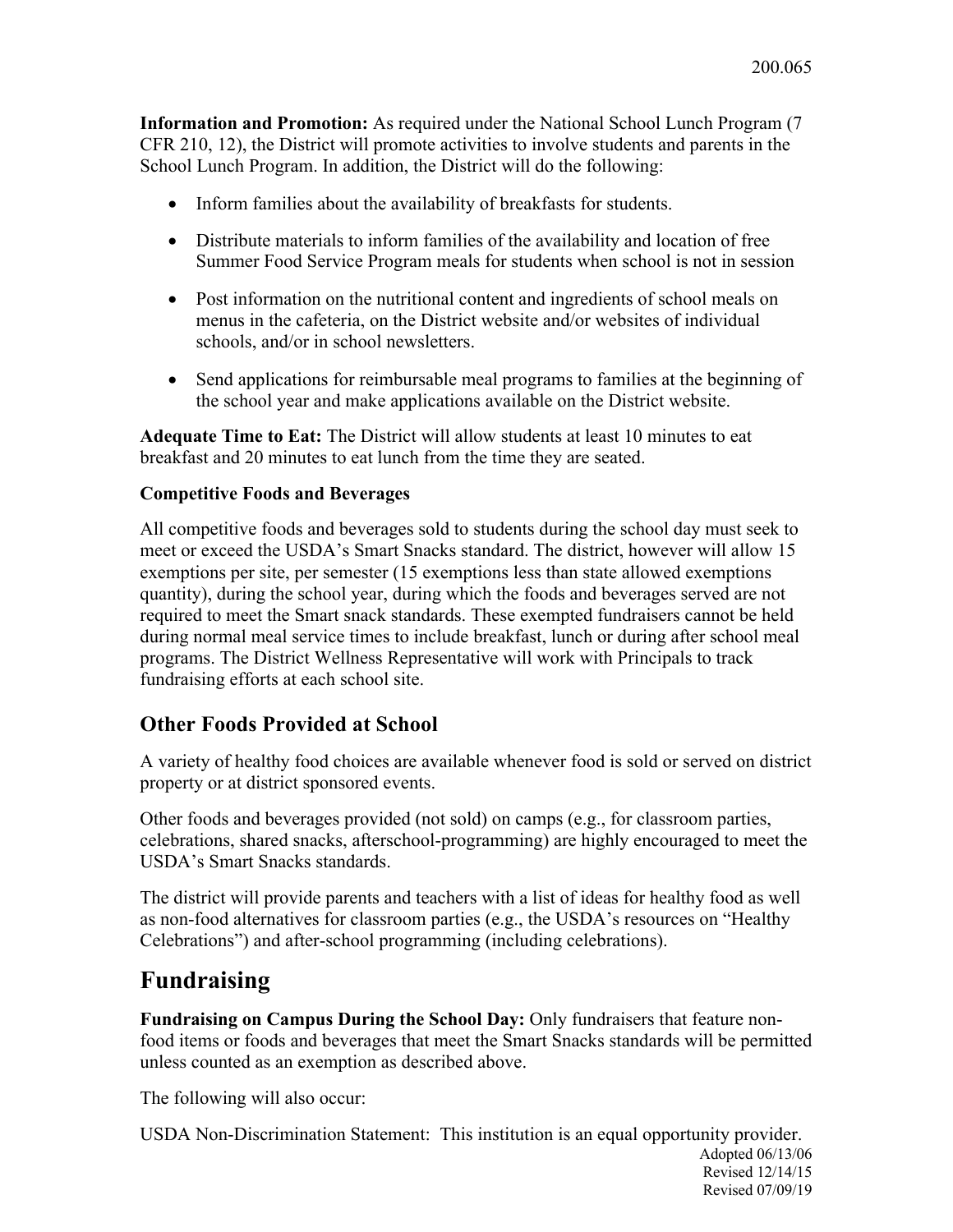- Fundraising activities will not promote any particular food brands (e.g., fundraisers by fast food chains).
- The District will encourage fundraisers that do not sell food and or that promote physical activity.

# **Nutrition Education**

Schools will offer-and integrate into the core curriculum-nutrition education to all grades (K-12), providing students the knowledge and skills necessary for lifelong healthy eating behaviors, including the following:

- What it means to eat healthfully, consume the proper nutrients, and maintain a wholesome and balanced diet; weight management; safe food preparation, handling and storage, cultural diversity related to food and eating.
- Age-appropriate nutrition-related skills including, but not limited to, planning healthy meals, and understanding food labels.
- How to read labels and understand the problems associated with unhealthy food marketing to children; critically evaluating nutrition information, misinformation and commercial food advertising.

In addition, schools will ensure that nutrition education:

- Complies with state learning objectives and standards.
- Provides students consistent nutritional messages throughout the school, classroom, After-School Programs (Title 1 and after-school child care), cafeteria and school events
- Provides opportunities for students to practice and apply the skills and knowledge taught in the classroom (e.g., by using the cafeteria as a learning lab, visiting local farms, etc.).
- Is made available for staff
- Is promoted to families and the community.
- The Healthy and Fit School committee at each school site will study evidence based strategies and make recommendation regarding health education, nutrition, health services, physical education and physical activity.

## **Rewards and Punishment**

- The Oklahoma Department of Education prohibits the denial of school meals for Actions.
- Exceptions are allowed when required by a student's IEP, 504, or behavior management plan.

USDA Non-Discrimination Statement: This institution is an equal opportunity provider.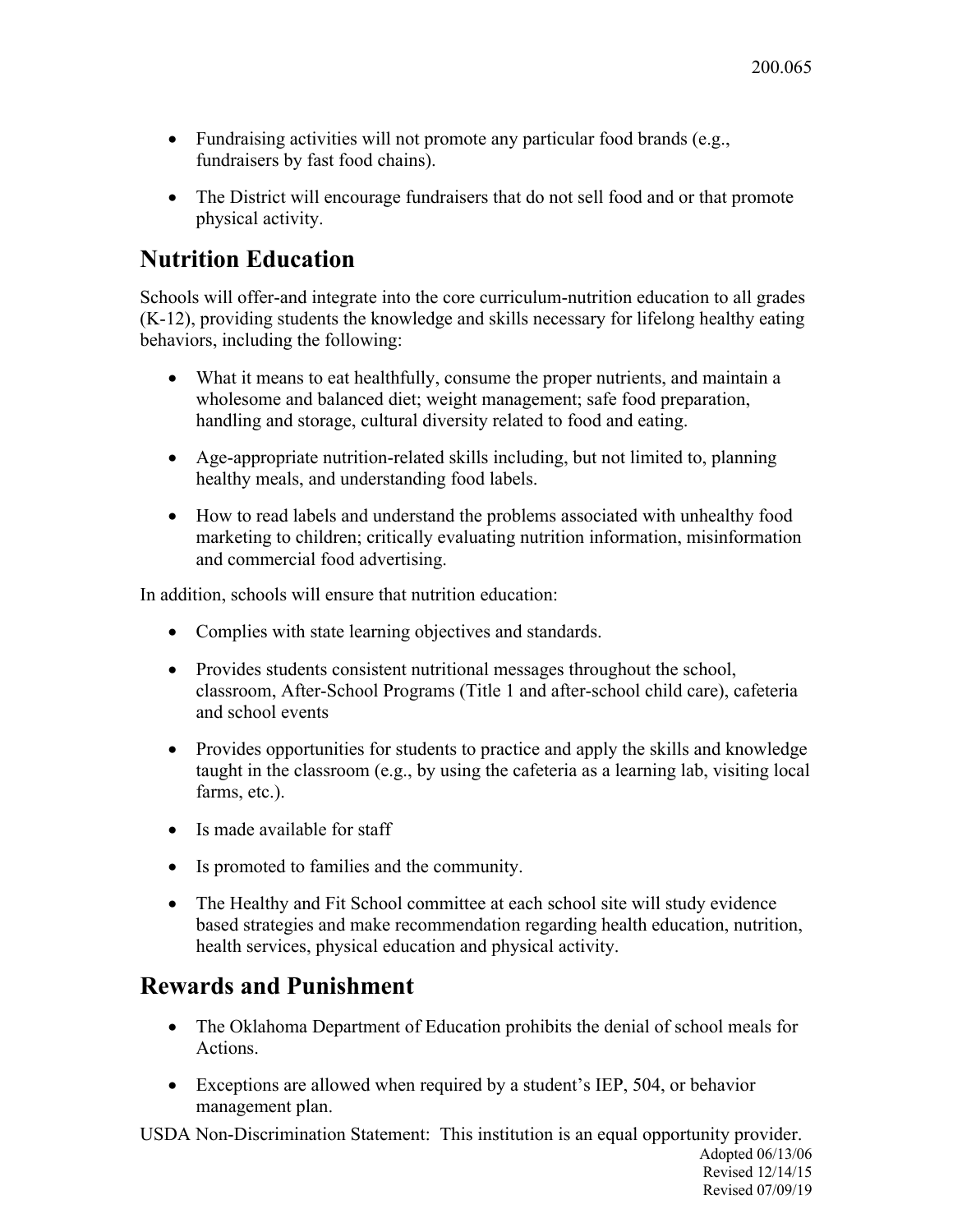• The District highly encourages site Principals to capitalize on healthy rewards by minimizing and controlling the use of foods of minimal nutritional value such as candy in the classroom.

## **Nutrition and Healthy Food Promotion**

The District will promote healthy food and beverage choices and appropriate portion sizes by doing the following:

- Exhibiting posters, signs, or other displays on the school campus that promote healthy nutrition choices.
- Providing age-appropriate activities, such as contests, food demonstrations, and taste-testing that promote healthy eating habits.
- Offering information to families (via communications with parents, educational workshops, screening services, and health-related exhibitions and fairs) and encouraging them to teach their children about nutrition and healthy eating behaviors.
- Encouraging school staff to display healthy eating habits and physical activity choices to students (e.g., by eating with students during meal times consuming only healthy snacks, meals, and beverages in front of students, sharing positive experiences with physical activity with students, etc.).

# **Food and Beverage Marketing**

Only foods and beverages that meet the USDA's Smart snacks standards may be marketed in schools. The marketing of any brand, without reference to a specific product, is prohibited unless every food and beverage product manufactured, sold, or distributed under the corporate brand name meets the Smart Snacks standards.

Marketing includes the following:

- Advertising on any property or facility owned or leased by the school and used at any time for school-related activities (including school buildings, athletic fields, parking lots, school buses, vending machines, scoreboards, uniforms, educational materials, and supplies).
- Corporate-sponsored programs that provide funds to schools in exchange for consumer purchases of certain items. Programs involving purchase of foods and beverages that do not meet the USDA's Smart Snacks standards are not permitted.

If the non-compliant advertising is a permanent feature of a permanent fixture (e.g., a scoreboard), such advertising can remain until the permanent fixture is removed or replaced.

# Staff Qualifications and Training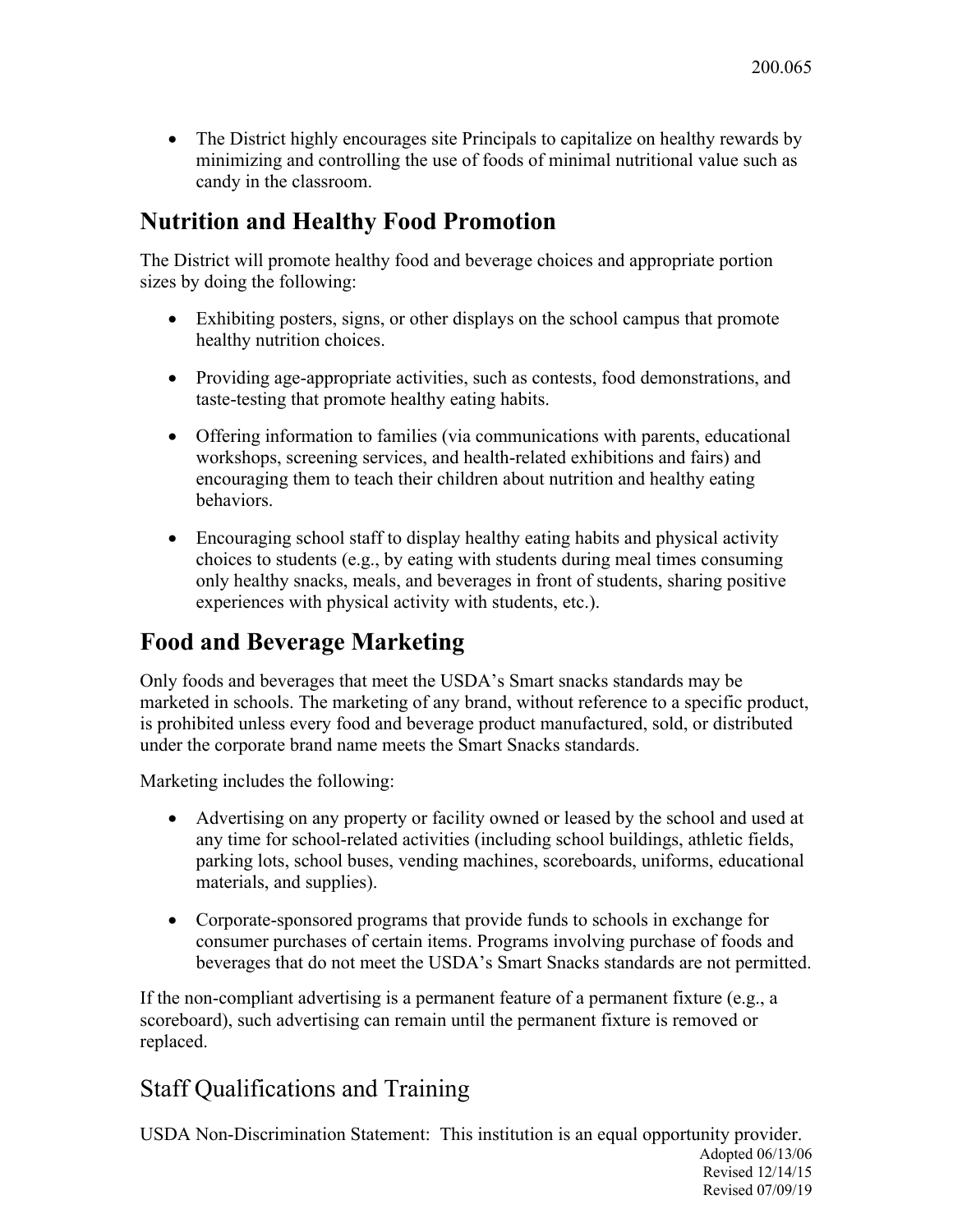The District will follow the USDA's Professional Standards for State and Local Nutrition Programs in selecting local school nutrition program directors. Also the District will require all personnel in the school nutrition programs to complete annual continuing education and training.

In addition, Child Nutrition Staff will do the following:

- Receive training in basic nutrition, nutrition education, safe food preparation, and nutrition standards for healthy meals and snacks.
- Organize and participate in educational activities that support healthy eating behaviors and food safety.

## **Farm-to-School Programs and School Gardens**

The District will allow school gardens on District property.

The following will also occur:

- The district will incorporate local and/or regional products into the school meal program.
- Schools are encouraged to take field trips to local farms.
- As part of their education, students will learn about agriculture and nutrition.

# **PHYSICAL EDUCATION AND PHYSICAL ACTIVITY**

# **General Requirements**

The district will ensure at a minimum that all elementary school students grades K-5 participate in a minimum of 60 minutes of physical activity each week, whether through physical education, exercise programs, after-school athletics. Fitness breaks, recess, classroom activities, or wellness and nutrition education. All students (K-12) will be highly encouraged to participate in physical activity described above on a daily/weekly basis as recommended by the CDC and encouraged by the USDA.

# **Physical Activity: Recess & Physical Activity Breaks**

Recess: The District will require schools to provide elementary school students (K-5) at least 20 minutes of recess each day (in addition to the PE requirements). Additionally, the District will do the following:

- Develop indoor recess guidelines to ensure students can have adequate physical activity on days when recess must be held indoors.
- Encourage schools to hold recess before lunch, in order to increase food consumption, reduce waste, and improve classroom attentiveness when stude3nts return from lunch.

## **Physical Activity:**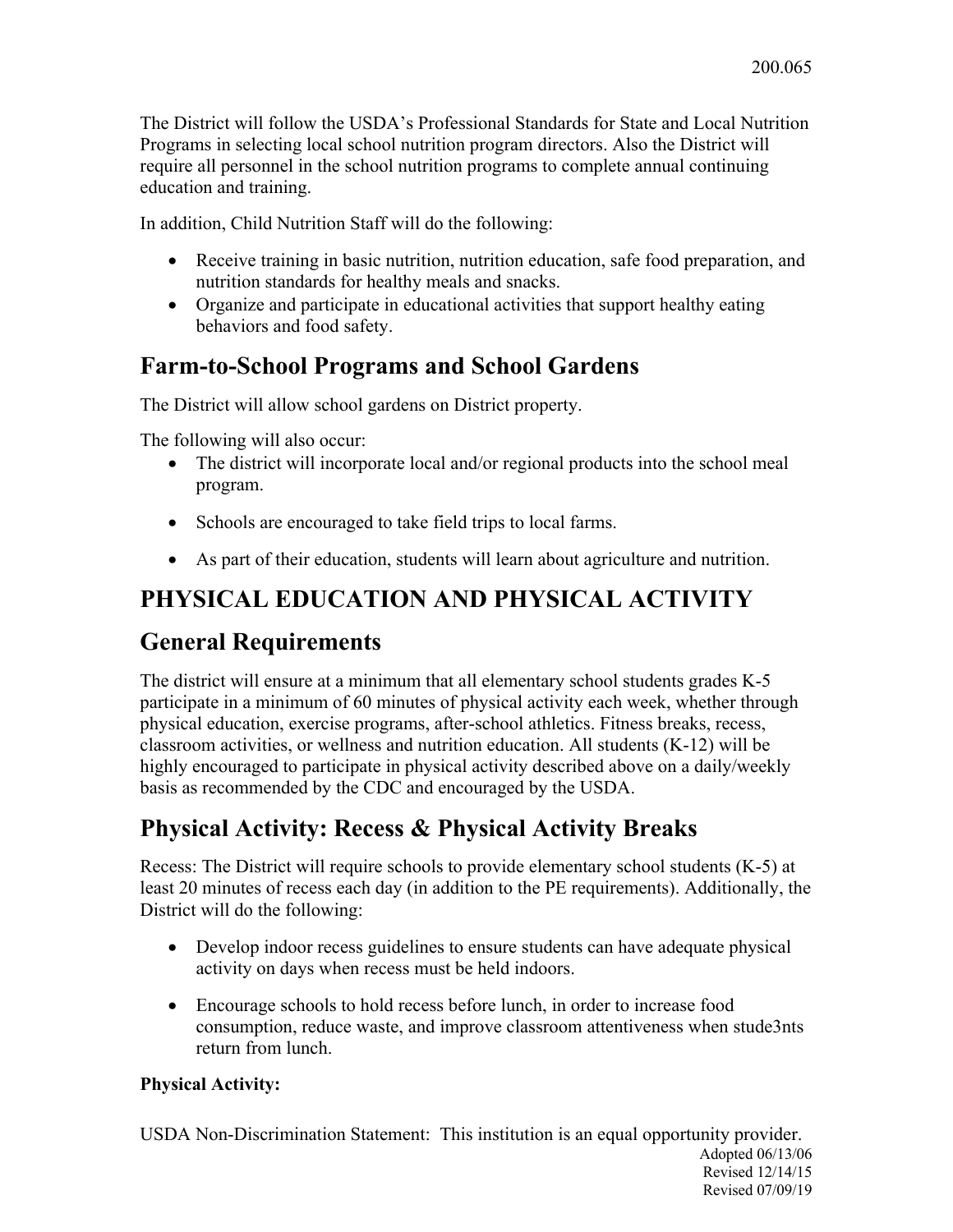- After school enrichment and child care programs are encouraged to incorporateverbally and through the provision for all participants weekly.
- Students will be encouraged to participate in voluntary before-and after-school physical activity programs such as intramurals, clubs, and at the secondary level, interscholastic athletics.
- School sites will establish or encourage physical activity and developmentally appropriate exercise opportunities for students, staff, and parents, such as fitness challenges, family fitness nights, fun walks and runs, walk or bake to school safe route initiatives.
- Students and school staff will collaborate with local recreational departments and youth fitness programs to promote participation in lifelong physical activities.

**Physical Activity Breaks:** The District will require schools to provide all students (K-12) short breaks (three to five minutes) throughout the day to let them stretch, move around, and break up their time spent sitting. These physical activity breaks may take place during and/or between classroom time.

#### Physical Education (PE)

The District will require all schools to establish a comprehensive, standards-based PE curriculum offered for each grade (K-12). Schools will ensure that PE classes and equipment afford all students (K-12) an equal opportunity to participate in PE.

**Elementary students (**K-5) will participate in 60 minutes of moderate to vigorous physical activity each week.

**Middle and high school students** (6-12) that participate in PE will participate in at least 225 minutes of PE per week throughout the semester.

In addition, the following requirements apply to all students  $(K-12)$ :

- During PE, students will be given the opportunity to participate in many types of physical activity, including both cooperative and competitive games.
- Students will engage in moderate to vigorous physical activity for more than 50 percent of the PE class time.
- PE classes will have a teacher/student ratio comparable to core subject classroom size.

#### **Teacher Qualifications, Training, and Involvement**

- Teachers will be trained on how to integrate physical activity into the curriculum. Some portion of this training will be incorporated into annual professional development.
- Schools will allow teachers the opportunity to participate in or lead physical activities before, during, and after school.

USDA Non-Discrimination Statement: This institution is an equal opportunity provider.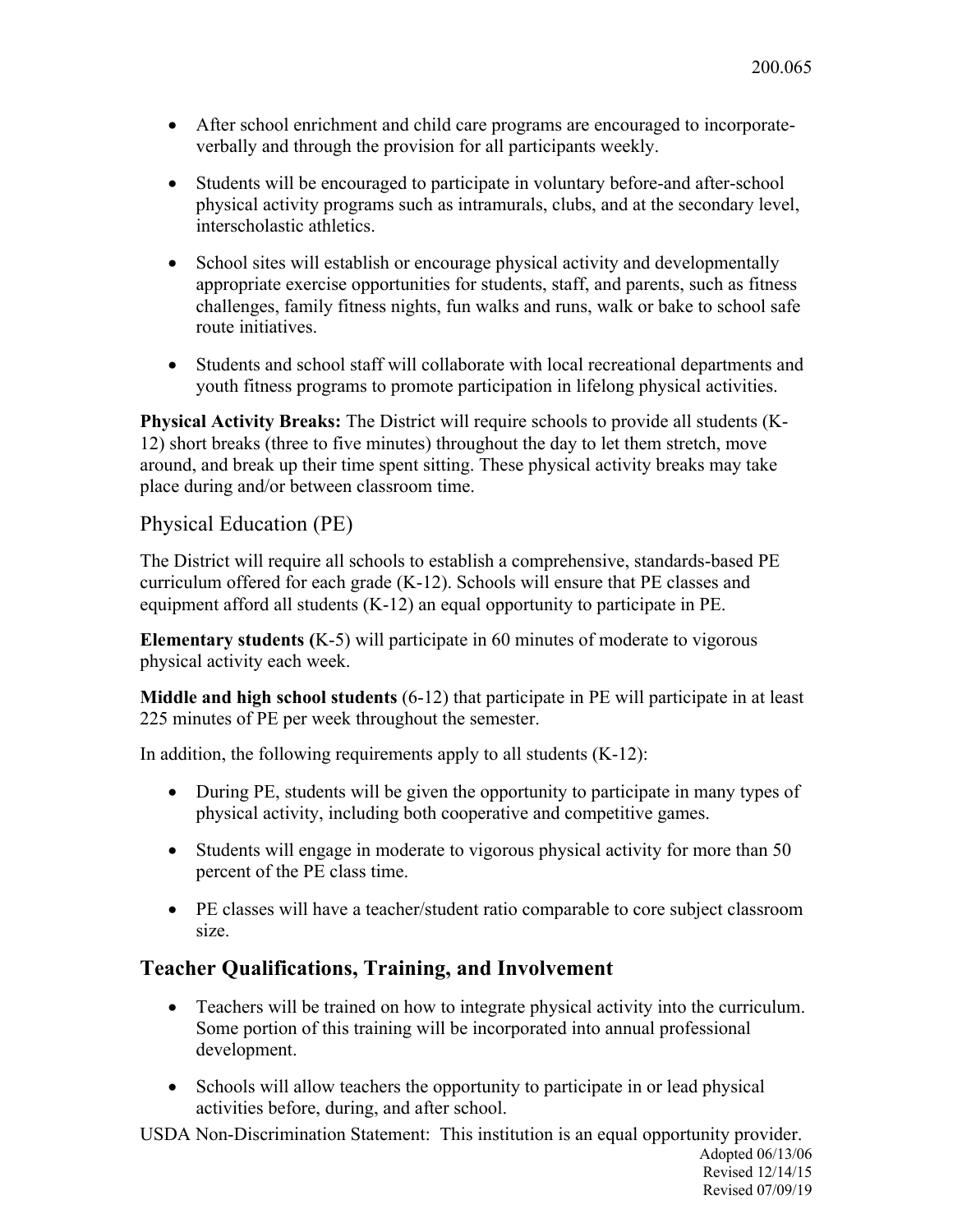• PE classes will be taught by licensed teacher who are certified or endorsed to teach PE.

### **Punishment and Rewards**

- Physical activity will not be used or withheld as punishment. (This does not apply to participation on sports teams that have specific academic requirements.)
- The District will provide a list of alternative ways for teachers and staff to discipline students.
- The District will strongly encourage teachers to use physical activity (e.g., extra recess) as a reward.

## **Grounds, Facilities, and Equipment**

The District will ensure the availability of proper equipment and facilities that meet safety standards and will conduct necessary inspections and repairs.

## **Community Use of Recreational Facilities**

The District will encourage school staff, students, families and the community to participate in physical activity outside of the school day. Allowing staff, students, families and the community to use school recreational facilities during non-school hours is one way to increase opportunities to engage in physical activity. Consistent with state law and District policies and procedures, District Policy #300.100 will be followed regarding use of school facilities during non-school hours.

## **Active Transportation**

The District will do the following:

- Encourage children and their families to walk and bike to and from school.
- Work with local officials to designate safe or preferred routes to school.
- Promote National and International Walk and Bike to School Week/Day.
- Provide bike racks for students, faculty, and staff.
- Encourage parents to supervise groups of children who walk or bike together to and from school.

## **After-School Programs Physical Activity and Screen Time**

After-school programming (norm of 1 hour in length) will do the following:

- Dedicate at least 10% of program time to physical activity, which includes a mixture of moderate to vigorous physical activity.
- Utilize outdoor space for physical activity as much as possible each day (weather permitting with appropriate protection from the elements).

USDA Non-Discrimination Statement: This institution is an equal opportunity provider. Adopted 06/13/06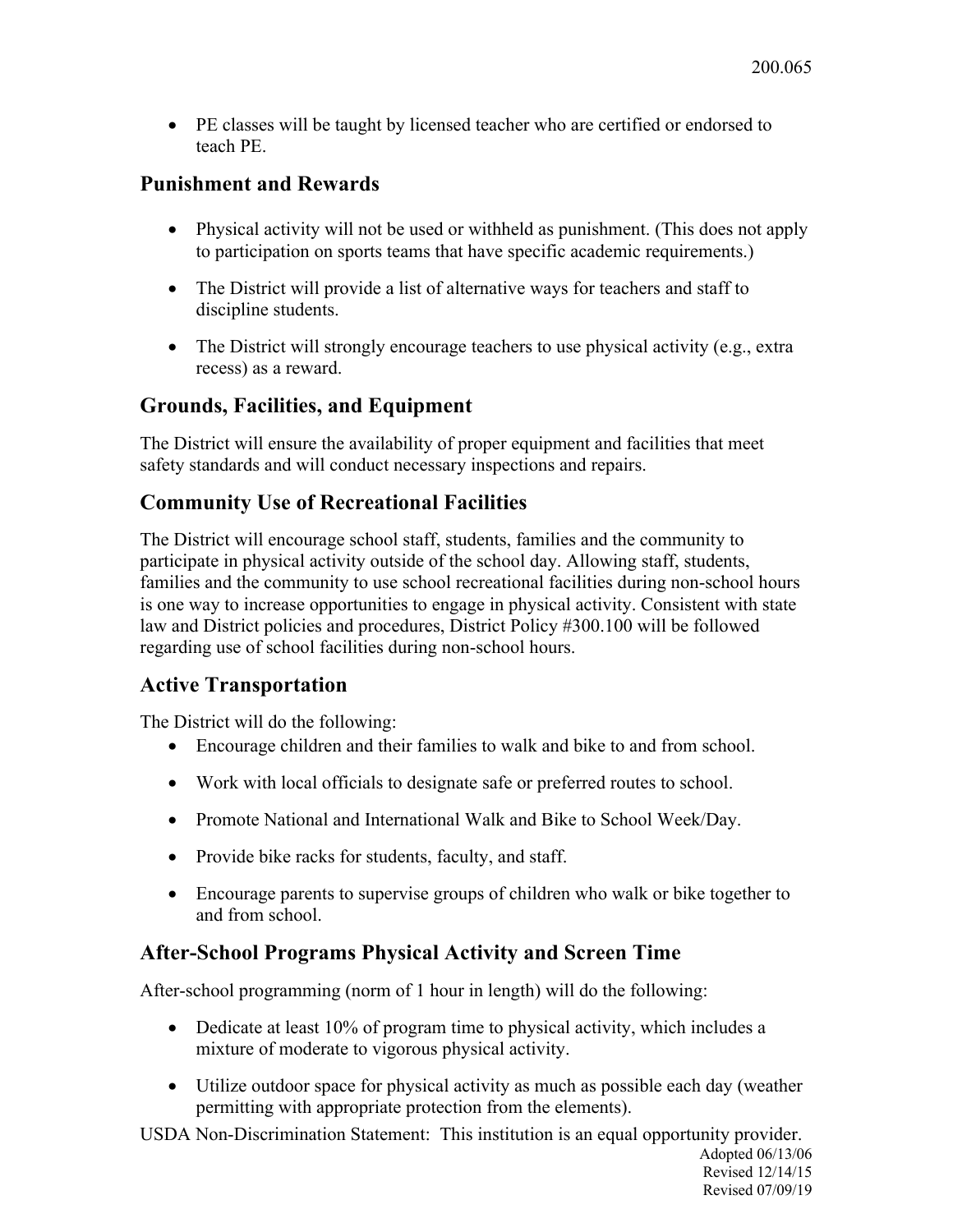Revised 07/09/19

- Provide equal opportunities for children and youth with disabilities to be physically active.
- Encourage staff to join children and you in physical activity whenever possible.

# **OTHER ACTIVITIES THAT PROMOTE SCHOOL WELLNESS**

#### **Staff Wellness**

The District recognizes that employee health is essential to student health and to creating healthy school environments. Accordingly, the District will implement an employee wellness program that promotes healthy eating, physical activity, and overall health. The District may partner with community agencies and organizations (e.g., local health departments, hospitals, and health insurance companies) to assist in providing education services, and resources for staff.

The will do the following to support staff wellness:

## **Nutrition**

- Encourage only those foods and beverages that meet Smart Snacks standards at staff meeting, trainings, special occasions (e.g., birthdays and retirement parties), and other workplace gatherings.
- Provide employees with access to a refrigerator, microwave, and sink with a water faucet.
- Provide or partner with community organizations or agencies as available to offer nutrition education through activities such as seminars, workshops, classes, meetings, and newsletters.
- Partner with community organizations or agencies as available to offer staff accessible and free or low cost health eating/weight management programs.

## **Physical Activity**

- Promote walking meetings
- Incorporate 10-minute physical activity breaks into every hour of sedentary meetings, trainings, and other workplace gatherings.
- Provide access to on-cam pus athletic facilities, such as gyms, running tracks, basketball courts, tennis courts, and swimming pools.
- Promote employee participation in physical activity by creating exercise clubs or groups and/or sponsoring employee sports teams.
- Use posters, pamphlets, and other forms of communication to promote physical activity (including stairwell use, if applicable).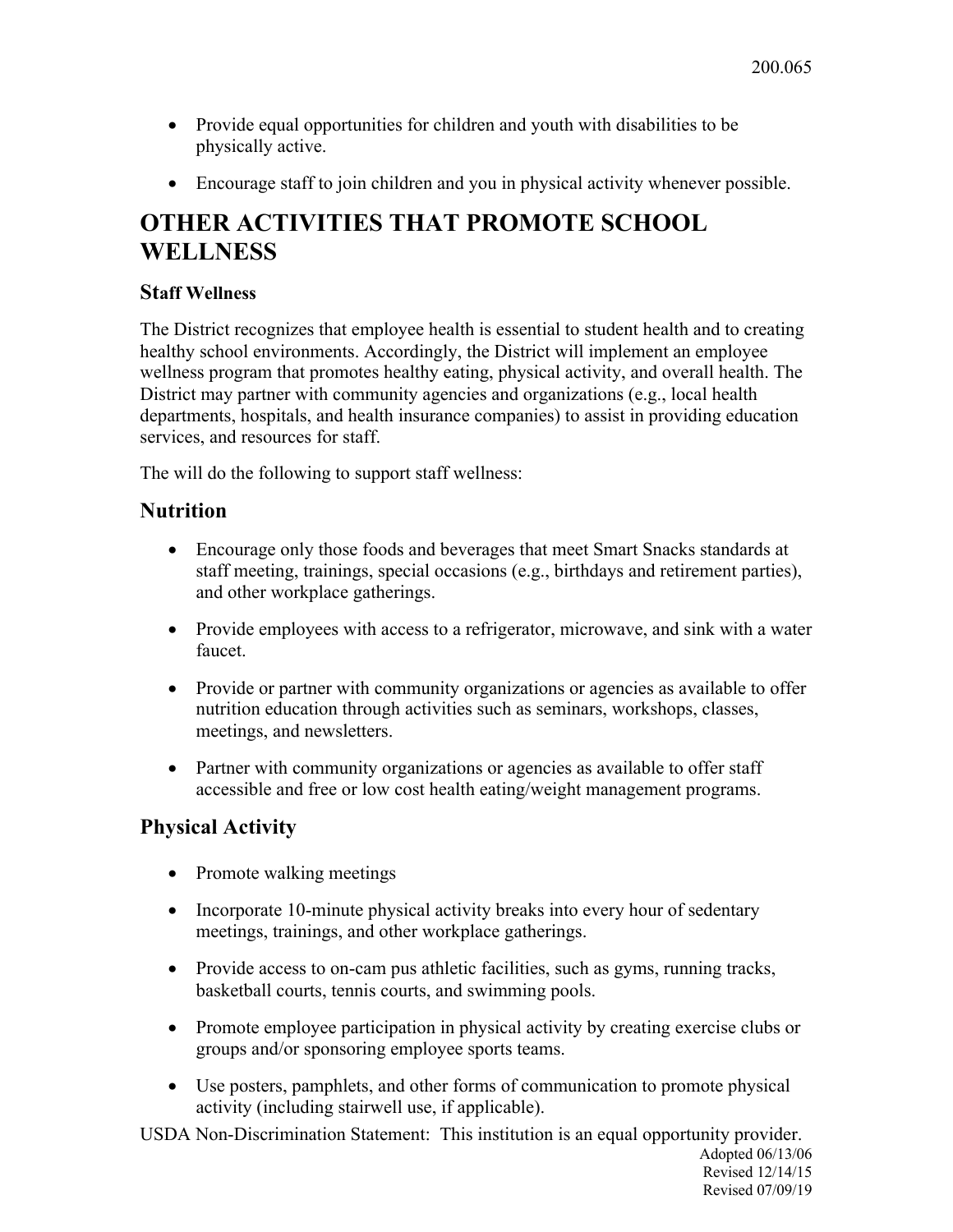• Provide information about local physical activity resources and facilities, such as walking trails, community parks, and recreation facilities.

### **General Wellness**

- Partner with community organizations or agencies as available to offer voluntary health screenings annually to staff, including free or low-cost health assessments.
- Partner with community organizations or agencies as available to provide stress management programs annually to staff.
- Promote tobacco prevention and provide referral information on cessation services through the Oklahoma Tobacco Helpline 1 800 QUITNow.
- Provide access to private space (other than a restroom) that has an electrical outlet, and provide flexible paid or unpaid break times to allow mothers to express breast milk and/or breastfeed.
- Partner with community organization agencies as available to offer immunization clinics, (e.g., flu, Tdap, etc.) to staff.
- Provide or partner with community organizations or agencies as available to offer free or low-cost first aid and CPR training.

## **Professional Development**

The District will provide staff with educational resources and annual training in health and health-related topics.

## **Health Education**

Students will be presented with a wide spectrum of health information, delivered in different aspects throughout an instructional program with standards to grow student skillsets such as taking proactive role in preventing disabling chronic health conditions, unnecessary injury and disease along with health promotion; goal setting, decision making and taking responsibility for health enhancement; and to adopt health-enhancing attitudes and behavior; the district shall adopt a comprehensive health education program consistent with the requirements of state and federal law.

The concepts addressed in the health curriculum will be: mental health, human growth and development; nutrition; family and consumer health; prevention and control of disease; health services and medical advances; drugs, including alcohol and tobacco; community and environment health; safety and first aid; and health.

# **IMPLEMENTATION, MONITORING, AND EVALUATION**

## **Leadership**

The District will designate one or more official(s) to facilitate the development of the local school wellness policy, oversee appropriate updates to the policy and ensure each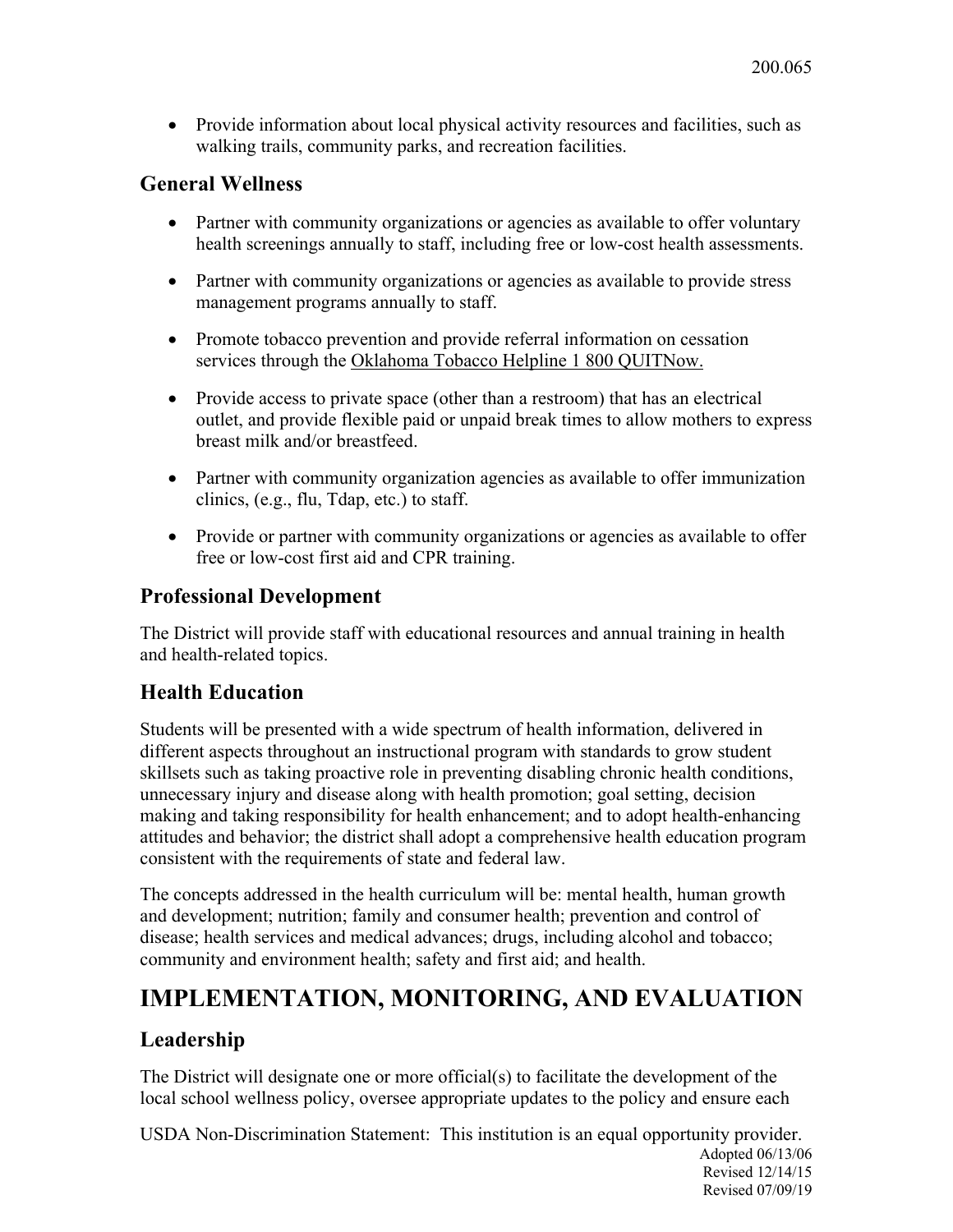school's compliance with the policy. The District will ensure the designated official(s) fully understand(s) the federal and state laws related to wellness policies. The District Wellness appointed leaders include the Child Nutrition Program Director and Site Principals.

## **Community Involvement**

The District will permit parents, students, representatives of the school food authority, physical education teachers, school health professionals, the school board, school administrators, and the general public to serve on the local school wellness policy committee and participate in the development, implementation, review, and update of the local school wellness policy. To encourage broad public participation in the process, the District will do the following:

- Actively notify parents and the broader community about the content and implementation of as well as any changes to the wellness policy, whether through electronic communication (e.g., email, District website, etc.), non-electronic means (e.g., mailings, presentations, etc.), or both.
- Ensure that all outreach and communication is culturally appropriate and translated as needed.
- Educate community stakeholders on how they can participate in the development, implementation, review, and update of the wellness policy and let them know why their participation is important to the health and wellness of students and the broader community.

## **Assessments, Revisions, and Policy Updates**

At least once every three years, the District well measure the extent to which schools are in compliance with the local wellness policy, as well as progress made in attaining the policy's goals. Additionally:

- Parents, students, physical education teachers, school health professionals, the school board, school administrators, and the general public will be allowed to participate in the development, implementation, and periodic review and update of the local wellness policy.
- The district will assess how its policy compares with the latest national recommendations on school health, and will update the policy accordingly.
- The District will inform and update the public about the content and implementation of the local wellness policy (via the District's website, handouts, newsletters sent directly to families' homes, etc.).
- District leadership will support site Principals in implementation of Board policy and program changes as necessary to increase its effectiveness. In addition the following will be assessed: